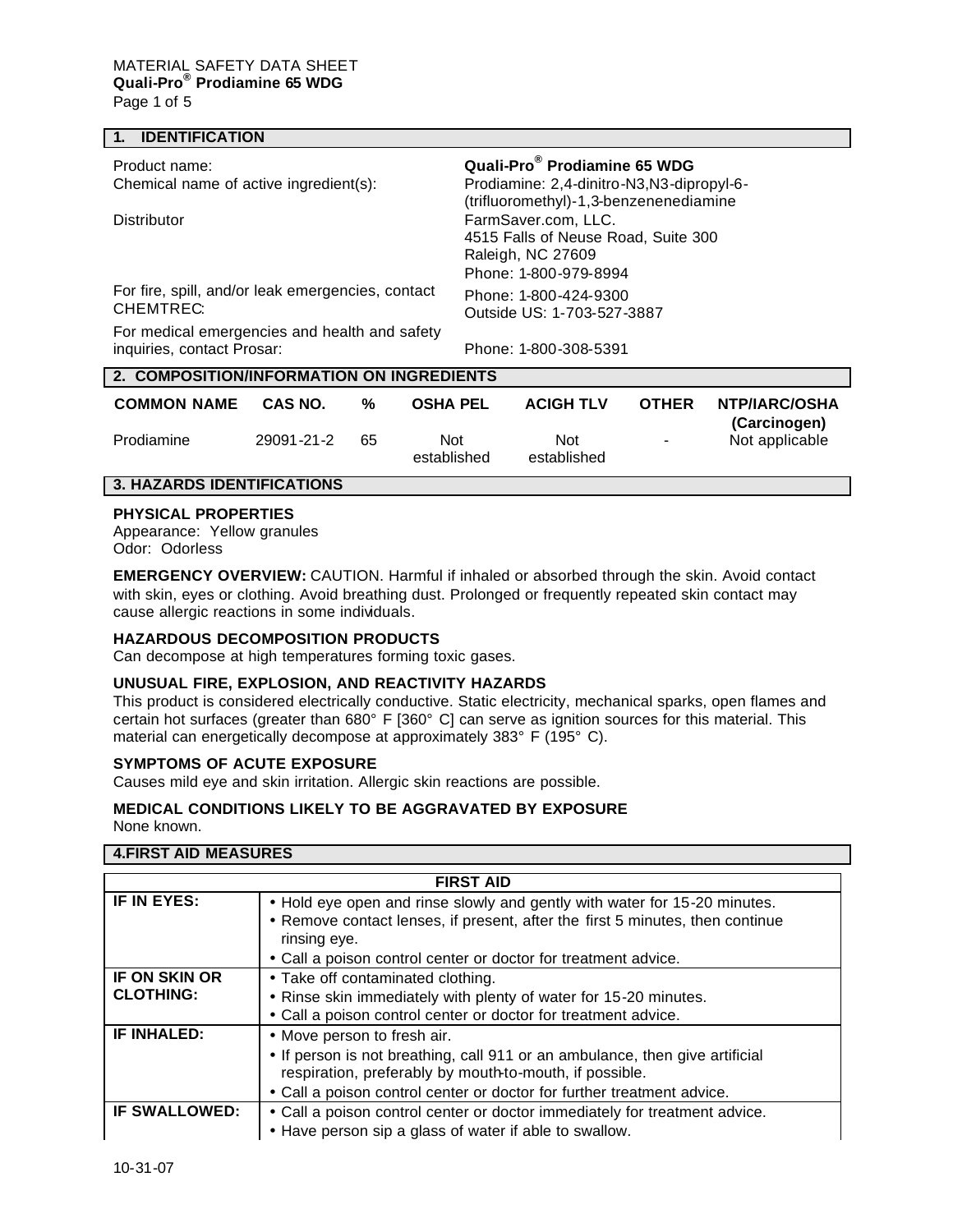• Do not induce vomiting unless told to do so by a poison control center or doctor.

Have the product container or label with you when calling a poison control center or doctor or going for treatment. You may also contact 1-800-308-5391for emergency medical treatment information.

# **5. FIRE FIGHTING MEASURES**

**FLASH POINT:** Not applicable **METHOD USED:** Not applicable **FLAMMABLE LIMITS** LFL: Not applicable UFL: Not applicable **AUTOIGNITION TEMPERATURE:** Not applicable **FLAMMABILITY:** Not applicable

**EXTINGUISHING MEDIA:** Foam, CO<sub>2</sub>, dry chemical

# **UNUSUAL FIRE, EXPLOSION, AND REACTIVITY HAZARDS**

This product is considered electrically conductive. Static electricity, mechanical sparks, open flames and certain hot surfaces (greater than 680° F [360° C] can serve as ignition sources for this material. This material can energetically decompose at approximately 383° F (195° C).

# **HAZARDOUS DECOMPOSITION PRODUCTS**

Can decompose at high temperatures forming toxic gases.

# **FIRE-FIGHTING PROCEDURES**

Wear full protective clothing and self-contained breathing apparatus. Evacuate nonessential personnel from the area to prevent human exposure to fire, smoke, fumes or products of combustion. Prevent use of contaminated buildings, area, and equipment until decontaminated. Water runoff can cause environmental damage. If water is used to fight fire, dike and collect runoff.

# **6. ACCIDENTAL RELEASE MEASURES**

**ACTION TO TAKE FOR SPILLS/LEAKS:** Control the spill at its source. Contain the spill to prevent from spreading or contaminating soil or from entering sewage and drainage system or any body of water. Clean up spills immediately, observing precautions outlined in Section 8. Sweep up material and place in a compatible disposal container. Scrub area with hard water detergent (e.g. commercial products such as Tide, Joy, Spic and Span). Pick up wash liquid with additional absorbent and place into compatible disposal container. Once all material is clean up and placed in a disposal container, seal container and arrange for disposition.

# **7. HANDLING AND STORAGE**

**PRECAUTIONS TO BE TAKEN IN HANDLING:** Prevent eating, drinking, tobacco use, and cosmetic application in areas where there is a potential for exposure to the material. Wash thoroughly with soap and water after handling.

Bulk bags (FIBC) used to contain this material should be either Type B or Type C. If Type C bags are used, make sure they are electrically grounded before powder is discharged from the bag.

Handle this material only in electrically conductive equipment. Electrically ground and bond this equipment as well as any worker who could contact a dust cloud formed of this material. Eliminate the presence of mechanical sparks and other ignition sources where dust clouds of this material could form.

**PRECAUTIONS TO BE TAKEN IN STORAGE:** Do not store or process above 320° F (160° C). Store material in a well-ventilated, secure area out of reach of children and domestic animals. Do not store food, beverages or tobacco products in the storage area.

### **STORAGE TEMPERATURE (MIN/MAX):**

Minimum: Normal ambient temperatures. Maximum: 320° F (160° C)

# **8. EXPOSURE CONTROLS/PERSONAL PROTECTION**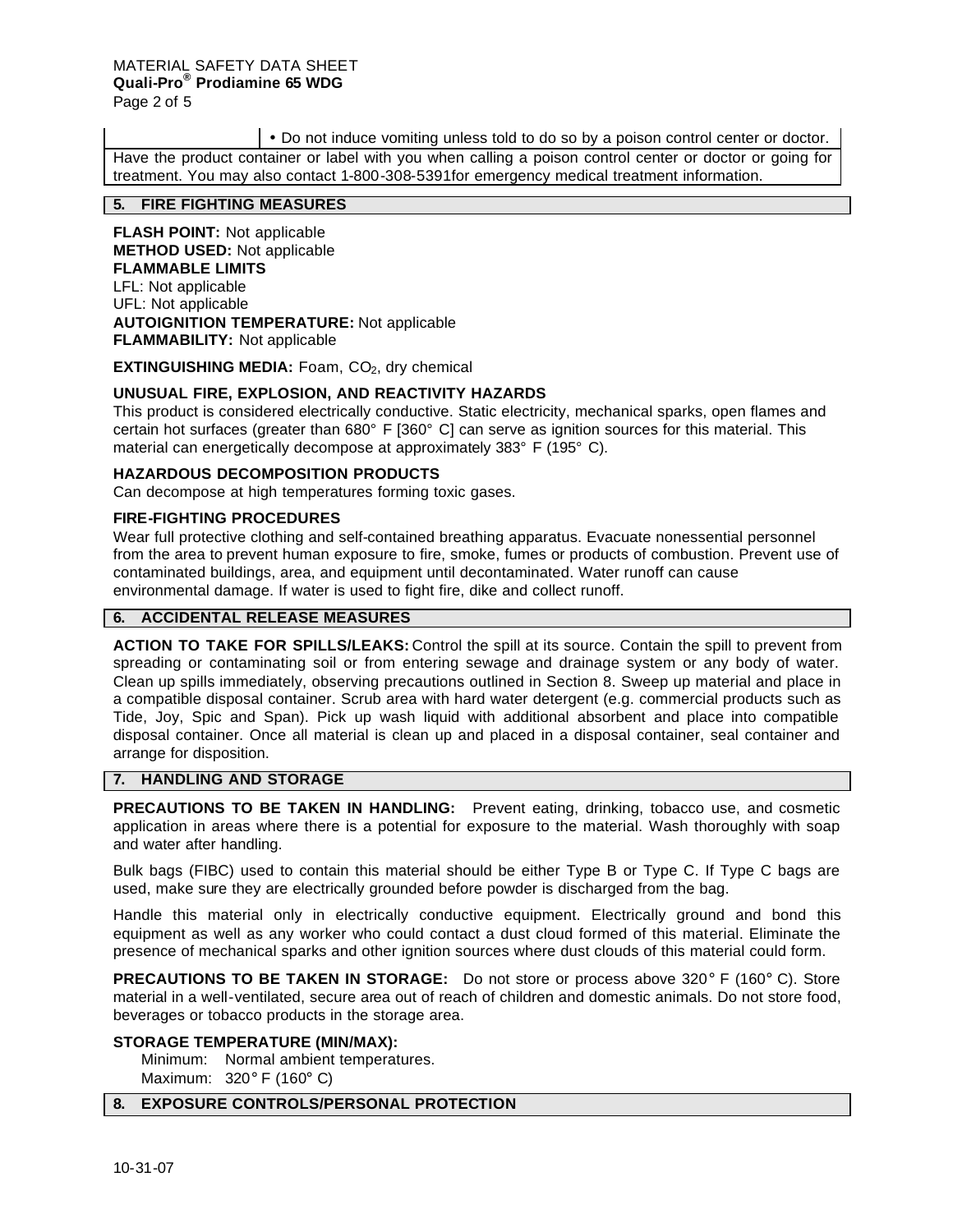## **THE FOLLOWING RECOMMENDATIONS FOR EXPOSURE CONTROLS/PERSONAL PROTECTION ARE INTENDED FOR THE MANUFACTURE, FORMULATION, PACKAGING AND USE OF THIS PRODUCT. FOR COMMERCIAL APPLICATIONS AND/OR ON-FARM APPLICATIONS CONSULT THE PRODUCT LABEL.**

**INGESTION PROTECTION:** Prevent eating, drinking, tobacco usage and cosmetic application in areas where there is a potential for exposure to the material. Wash thoroughly with soap and water after handling.

**EYE PROTECTION:** Where contact is likely, use chemical splash goggles.

**RESPIRATORY PROTECTION:** Use process enclosures, local exhaust ventilation, or other engineering controls to keep airborne levels below exposure limits. A NIOSH-certified combination air-purifying respirator with an N, P or R 95 or HE class filter and an organic vapor cartridge may be permissible under certain circumstances where airborne concentrations are expected to exceed exposure limits. Protection provided by air-purifying respirators is limited. Use a pressure demand atmosphere-supplying respirator if there is any potential for uncontrolled release, exposure levels are not known, or under any other circumstances where air-purifying respirators may not provide adequate protection.

**SKIN PROTECTION:** Where contact is likely, wear chemical-resistant gloves (such as nitrile or butyl), coveralls, socks and chemical-resistant footwear. For overhead exposure, wear chemical-resistant headgear.

# **USER SAFETY RECOMMENDATIONS:**

Users should:

- Wash hands before eating, drinking, chewing gum, using tobacco, or using the toilet.
- Remove clothing immediately if pesticide gets inside. Then wash thoroughly and put on clean clothing.
- After handling this product, immediately wash the outside of gloves before removing them. Immediately wash thoroughly and change into clean clothing.

**EXPOSURE GUIDELINES:** Refer to Section 2. **ENGINEERING CONTROLS:** Refer to product label.

# **9. PHYSICAL AND CHEMICAL PROPERTIES**

**APPEARANCE:** Yellow granules **ODOR:** Odorless **FLASH POINT:** Not applicable **pH:** 9.36 **MELTING POINT:** Not available **BOILING POINT:** Not applicable **DENSITY:** 0.45 g/mL **SOLUBILITY IN H2O:**

Prodiamine: 0.013 ppm @ 77° F (25° C)

#### **VAPOR PRESSURE:**

Prodiamine:  $\leq 5.6 \times 10^{-6}$  mmHg @ 68° F (20° C)

**10. STABILITY AND REACTIVITY**

**STABILITY:** Stable under normal use and storage conditions. **CONDITIONS TO AVOID:** Thermal, mechanical and electrical ignition sources. **MATERIALS TO AVOID:** Oxidizing agents. **HAZARDOUS POLYMERIZATION:** Will not occur. **HAZARDOUS DECOMPOSITION PRODUCTS:** Can decompose at high temperatures forming toxic gases.

**11. TOXICOLOGICAL INFORMATION**

**ACUTE TOXICITY/IRRITATION STUDIES (FINISHED PRODUCT)** Acute Oral LD50 (Rat): >5,000 mg/kg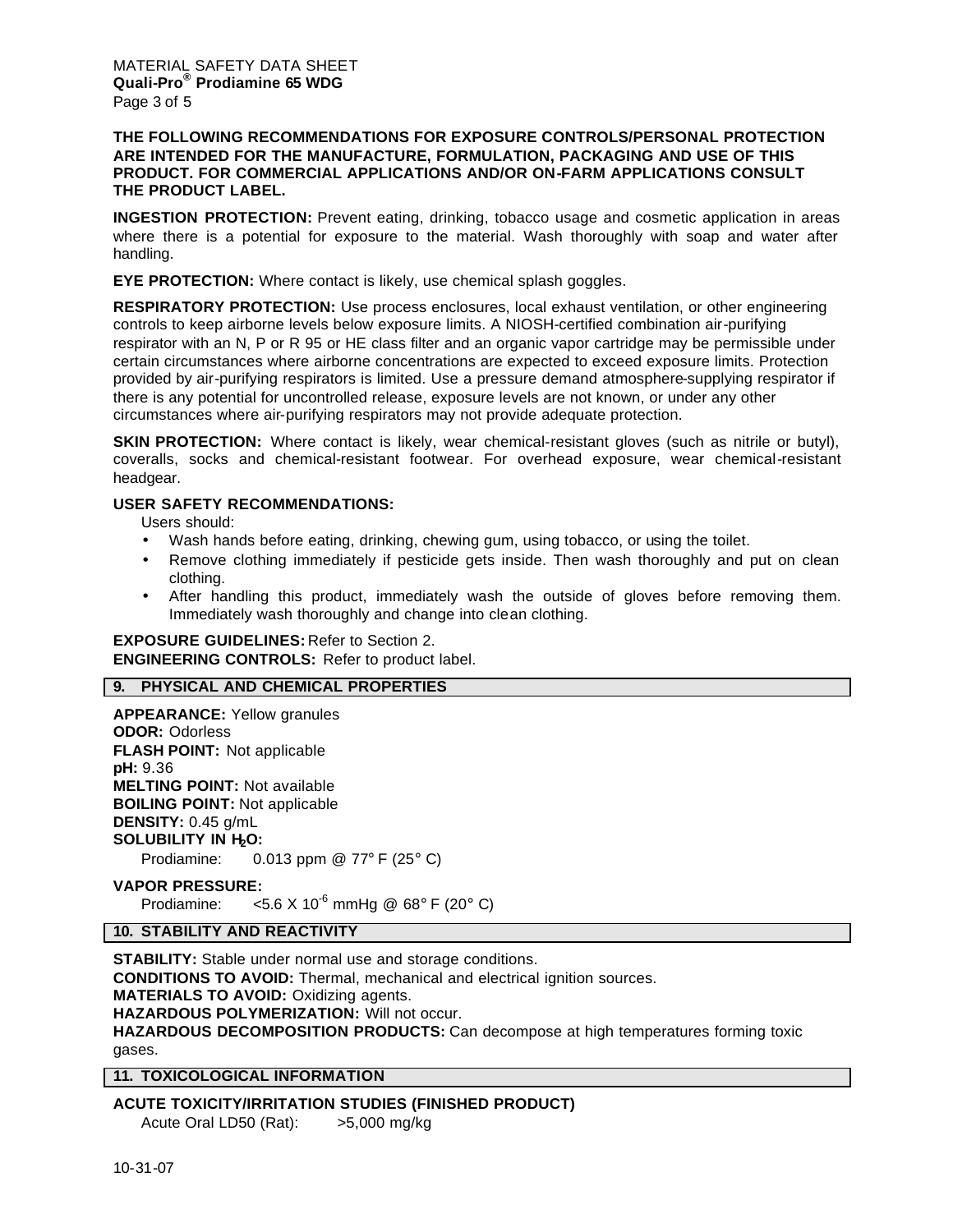Acute Dermal LD50 (Rat): >2,000 mg/kg Acute Inhalation LC50 (Rat):1.81 mg/L air (4-hours) Eye Irritation (Rabbit): Mildly Irritating Dermal Irritation (Rabbit): Practically Non-Irritation (Rabbit) Dermal Sensitization (Guinea Pig): Sensitizing (Guinea Pig)

### **REPRODUCTIVE/DEVELOPMENT EFFECTS**

Prodiamine: Fetal toxicity at high dose levels (rats); development and maternal toxicity observed at 1 g/kg/day.

#### **CHRONIC/SUBCHRONIC TOXICITY STUDIES**

Prodiamine: Liver (alteration and enlargement) and thyroid effects (hormone imbalances) at high does levels (rats); decreased body weight gains.

## **CARCINOGENICITY**

Prodiamine: Benign thyroid tumors (rat). None observed (mouse).

# **OTHER TOXICITY INFORMATION**

None

## **TOXICITY OF OTHER COMPONENTS**

Dispersing Agent: Exposure can result in eye, skin and respiratory tract irritation.

Kaolin Clay: Long-term exposure to high concentrations of this dust may produce x-ray evidence of dust in the lungs. Continued long-term exposure may affect respiratory function in some individuals.

#### **TARGET ORGANS**

Active Ingredients: Prodiamine: Liver, thyroid Inert Ingredients: Dispersing Agent: Eye, skin, respiratory tract Kaolin Clay: Lung

#### **12. ECOLOGICAL INFORMATION**

Based on active ingredient - Prodiamine.

**SUMMARY OF EFFECTS:** Highly toxic to fish and invertebrates. Practically non-toxic to birds and bees.

#### **ECO-ACUTE TOXICITY:**

Rainbow Trout 96-hour LC50: 0.83 mg/L Bluegill Sunfish 96-hour LC50: 0.55 mg/L *Daphnia magna* 48-hour LC50: 0.66 mg/L Bobwhite 8-day Dietary LC50: >10,000 mg/L<br>Mallard 8-day Dietary LC50: >10,000 mg/L Mallard 8-day Dietary LC50: Bees LC50/EC50: >100 ug/bee

# **ECO-CHRONIC TOXICITY:**

Not available

### **ENVIRONMENTAL FATE:**

Does not bioaccumulate. Persistent in soil. Stable in water. Immobile in soil. Sinks in water (after 24 hours).

## **13. DISPOSAL CONSIDERATIONS**

**PRODUCT DISPOSAL:** Check governmental regulations and local authorities for approved disposal of this material. Dispose in accordance with applicable laws and regulations.

**CONTAINER DISPOSAL:** Do not reuse product containers. Dispose of product containers, waste containers, and residues according to local, state and federal health and environmental regulations.

## **14. TRANSPORT INFORMATION**